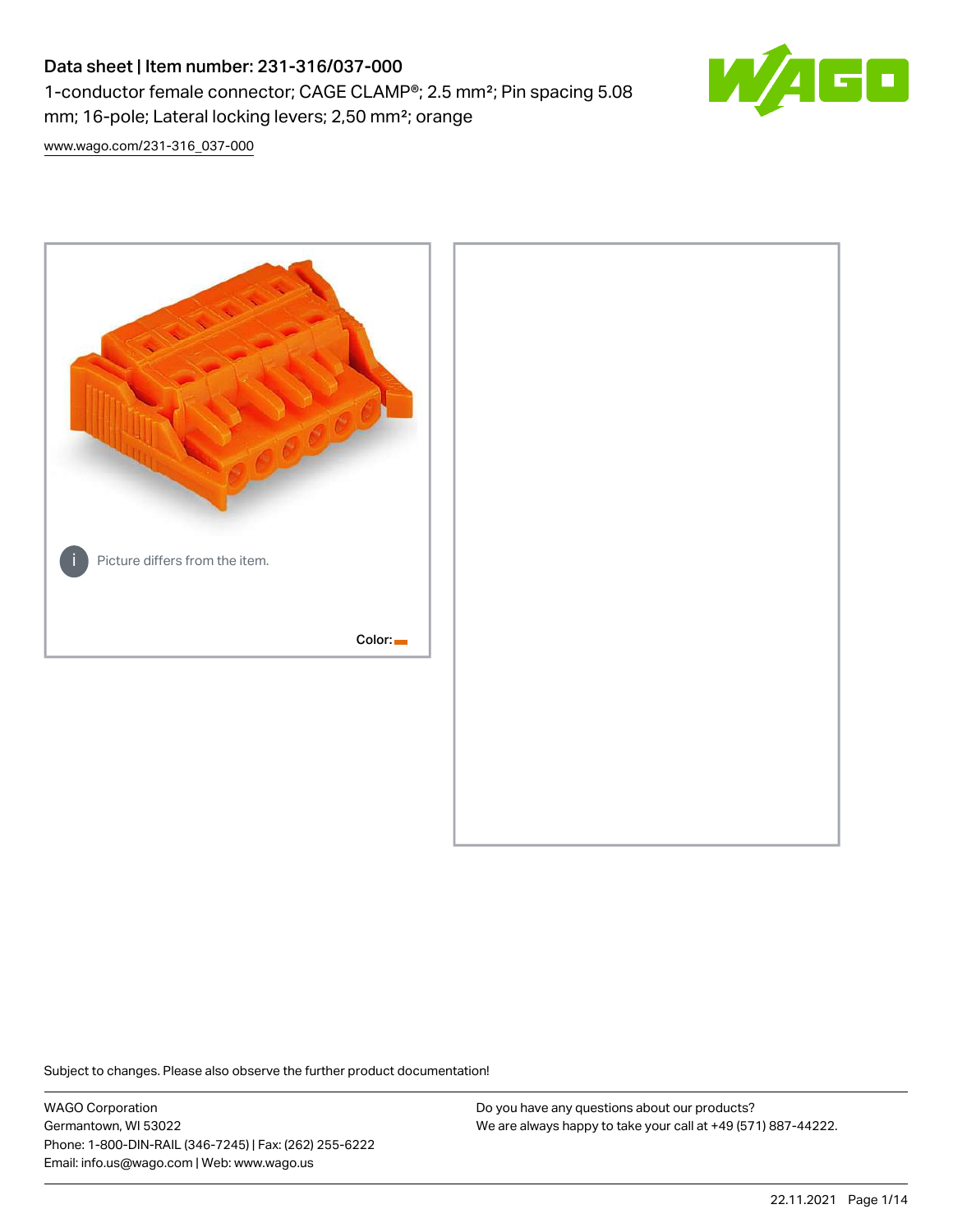

Dimensions in mm

L = pole no. x pin spacing

2- to 3-pole female connectors – one latch only

#### Item description

- **Universal connection for all conductor types**
- Easy cable pre-assembly and on-unit wiring via vertical and horizontal CAGE CLAMP<sup>®</sup> actuation  $\blacksquare$
- $\blacksquare$ Integrated test ports
- $\blacksquare$ With coding fingers

Subject to changes. Please also observe the further product documentation! Data

WAGO Corporation Germantown, WI 53022 Phone: 1-800-DIN-RAIL (346-7245) | Fax: (262) 255-6222 Email: info.us@wago.com | Web: www.wago.us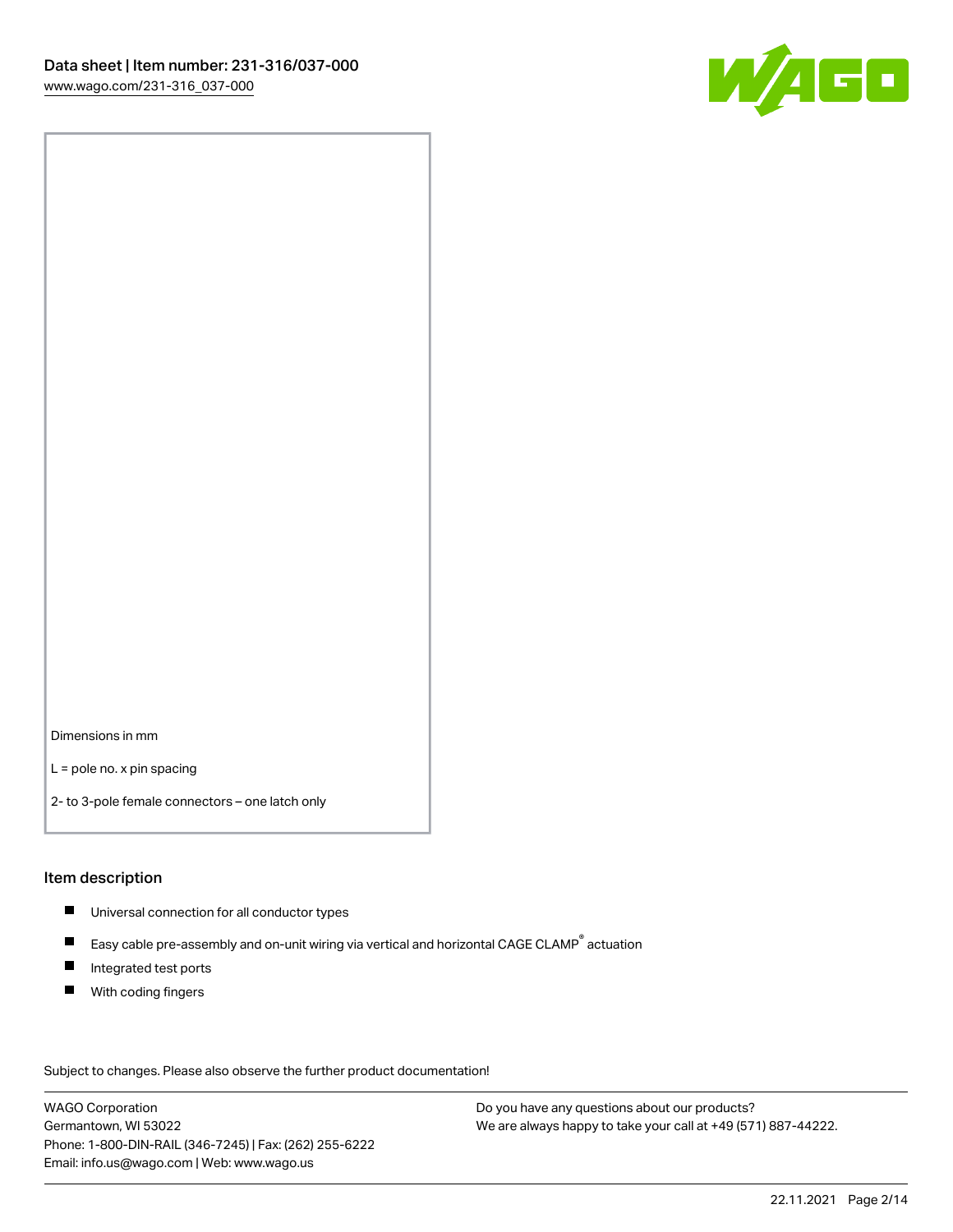

## Data Notes

| Safety information 1 | The MCS-MULTI CONNECTION SYSTEM includes connectors<br>without breaking capacity in accordance with DIN EN 61984. When<br>used as intended, these connectors must not be connected<br>/disconnected when live or under load. The circuit design should<br>ensure header pins, which can be touched, are not live when<br>unmated. |
|----------------------|-----------------------------------------------------------------------------------------------------------------------------------------------------------------------------------------------------------------------------------------------------------------------------------------------------------------------------------|
| Variants:            | Gold-plated or partially gold-plated contact surfaces<br>Other versions (or variants) can be requested from WAGO Sales or<br>configured at https://configurator.wago.com/                                                                                                                                                         |

#### Electrical data

## IEC Approvals

| Ratings per                 | IEC/EN 60664-1                                                        |
|-----------------------------|-----------------------------------------------------------------------|
| Rated voltage (III / 3)     | 320 V                                                                 |
| Rated surge voltage (III/3) | 4 <sub>k</sub> V                                                      |
| Rated voltage (III/2)       | 320 V                                                                 |
| Rated surge voltage (III/2) | 4 <sub>k</sub> V                                                      |
| Nominal voltage (II/2)      | 630 V                                                                 |
| Rated surge voltage (II/2)  | 4 <sub>k</sub> V                                                      |
| Rated current               | 16 A                                                                  |
| Legend (ratings)            | $(III / 2)$ $\triangle$ Overvoltage category III / Pollution degree 2 |

#### UL Approvals

| Approvals per                  | UL 1059 |
|--------------------------------|---------|
| Rated voltage UL (Use Group B) | 300 V   |
| Rated current UL (Use Group B) | 15 A    |
| Rated voltage UL (Use Group D) | 300 V   |
| Rated current UL (Use Group D) | 10 A    |

# Ratings per UL

| Rated voltage UL 1977 | 600 V         |
|-----------------------|---------------|
| Rated current UL 1977 | $\sim$ $\sim$ |

## CSA Approvals

Approvals per CSA

Subject to changes. Please also observe the further product documentation!

| <b>WAGO Corporation</b>                                | Do you have any questions about our products?                 |
|--------------------------------------------------------|---------------------------------------------------------------|
| Germantown, WI 53022                                   | We are always happy to take your call at +49 (571) 887-44222. |
| Phone: 1-800-DIN-RAIL (346-7245)   Fax: (262) 255-6222 |                                                               |
| Email: info.us@wago.com   Web: www.wago.us             |                                                               |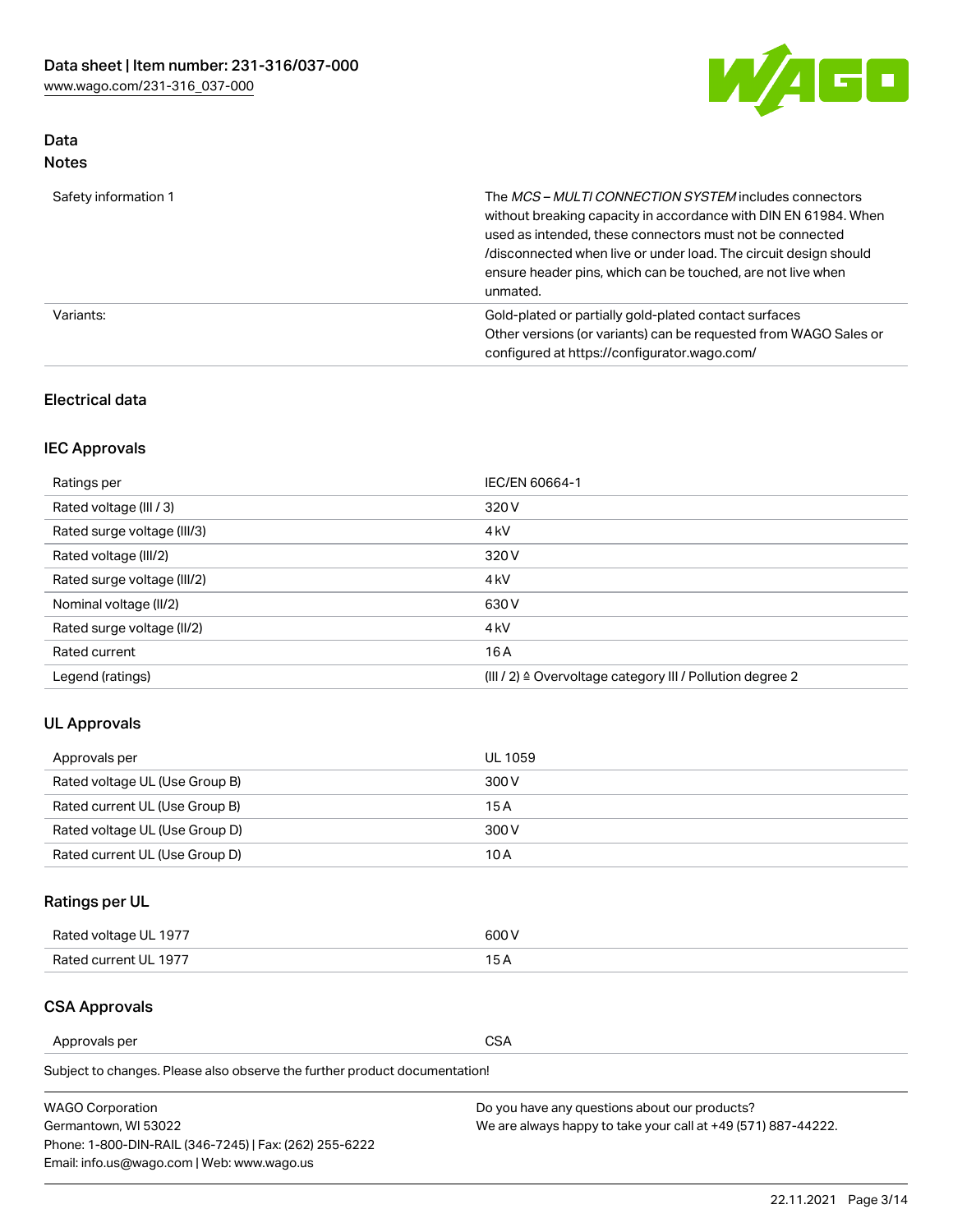[www.wago.com/231-316\\_037-000](http://www.wago.com/231-316_037-000)



| Rated voltage CSA (Use Group B) | 300 V |
|---------------------------------|-------|
| Rated current CSA (Use Group B) | 15 A  |
| Rated voltage CSA (Use Group D) | 300 V |
| Rated current CSA (Use Group D) | 10 A  |

#### Connection data

| Total number of connection points | 16 |
|-----------------------------------|----|
| Total number of potentials        | 16 |
| Number of connection types        |    |
| Number of levels                  |    |

#### Connection 1

| Connection technology                             | CAGE CLAMP®                             |
|---------------------------------------------------|-----------------------------------------|
| Actuation type                                    | Operating tool                          |
| Solid conductor                                   | $0.082.5$ mm <sup>2</sup> / 28  12 AWG  |
| Fine-stranded conductor                           | $0.08$ 2.5 mm <sup>2</sup> / 28  12 AWG |
| Fine-stranded conductor; with insulated ferrule   | $0.251.5$ mm <sup>2</sup>               |
| Fine-stranded conductor; with uninsulated ferrule | $0.252.5$ mm <sup>2</sup>               |
| Strip length                                      | $89$ mm $/ 0.310.35$ inch               |
| Number of poles                                   | 16                                      |
| Conductor entry direction to mating direction     | 0°                                      |

### Physical data

| Pin spacing | 5.08 mm / 0.2 inch    |
|-------------|-----------------------|
| Width       | 97.88 mm / 3.854 inch |
| Height      | 14.3 mm / 0.563 inch  |
| Depth       | 29.6 mm / 1.165 inch  |

# Plug-in connection

| Contact type (pluggable connector) | Female connector/socket |
|------------------------------------|-------------------------|
| Connector (connection type)        | for conductor           |
| Mismating protection               | No.                     |
| Locking of plug-in connection      | locking lever           |

## Material data

Color contracts and contracts of the contracts of the contracts of the contracts of the contracts of the contracts of the contracts of the contracts of the contracts of the contracts of the contracts of the contracts of th

Subject to changes. Please also observe the further product documentation! Material group I

| <b>WAGO Corporation</b>                                | Do you have any questions about our products?                 |
|--------------------------------------------------------|---------------------------------------------------------------|
| Germantown, WI 53022                                   | We are always happy to take your call at +49 (571) 887-44222. |
| Phone: 1-800-DIN-RAIL (346-7245)   Fax: (262) 255-6222 |                                                               |
| Email: info.us@wago.com   Web: www.wago.us             |                                                               |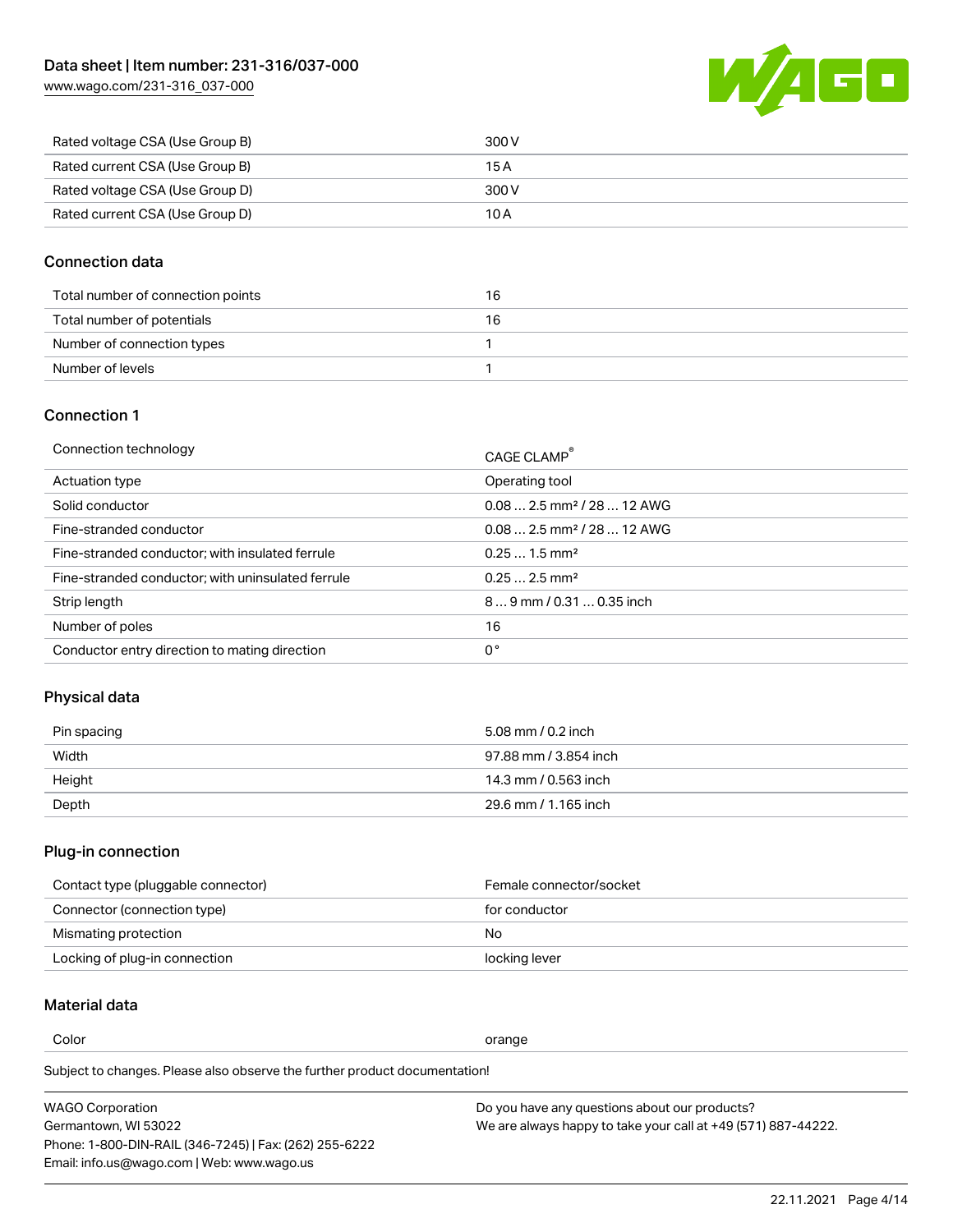[www.wago.com/231-316\\_037-000](http://www.wago.com/231-316_037-000)



| Material group              |                                   |
|-----------------------------|-----------------------------------|
| Insulation material         | Polyamide (PA66)                  |
| Flammability class per UL94 | V <sub>0</sub>                    |
| Clamping spring material    | Chrome nickel spring steel (CrNi) |
| Contact material            | Copper alloy                      |
| Contact plating             | tin-plated                        |
| Fire load                   | 0.451 MJ                          |
| Weight                      | 30.6 <sub>g</sub>                 |
|                             |                                   |

# Environmental requirements

| Limit temperature range<br>. | ,+85 °ົ<br>-60 |  |
|------------------------------|----------------|--|
|------------------------------|----------------|--|

#### Commercial data

| Product Group         | 3 (Multi Conn. System) |
|-----------------------|------------------------|
| PU (SPU)              | 10 Stück               |
| Packaging type        | box                    |
| Country of origin     | <b>DE</b>              |
| <b>GTIN</b>           | 4044918349468          |
| Customs tariff number | 8536694040             |

# Approvals / Certificates

#### Country specific Approvals

| Logo                  | Approval                                                                   | <b>Additional Approval Text</b> | Certificate<br>name |
|-----------------------|----------------------------------------------------------------------------|---------------------------------|---------------------|
|                       | CВ<br>DEKRA Certification B.V.                                             | IEC 61984                       | NL-39756            |
|                       | <b>CSA</b><br><b>DEKRA Certification B.V.</b>                              | C22.2                           | 1466354             |
| EMA                   | <b>KEMA/KEUR</b><br>DEKRA Certification B.V.                               | EN 61984                        | 2190761.01          |
| <b>Ship Approvals</b> |                                                                            |                                 |                     |
| Logo                  | Approval                                                                   | <b>Additional Approval Text</b> | Certificate<br>name |
|                       | <b>ABS</b>                                                                 |                                 | $19 -$              |
|                       | Subject to changes. Please also observe the further product documentation! |                                 |                     |

| <b>WAGO Corporation</b>                                | Do you have any questions about our products?                 |
|--------------------------------------------------------|---------------------------------------------------------------|
| Germantown, WI 53022                                   | We are always happy to take your call at +49 (571) 887-44222. |
| Phone: 1-800-DIN-RAIL (346-7245)   Fax: (262) 255-6222 |                                                               |
| Email: info.us@wago.com   Web: www.wago.us             |                                                               |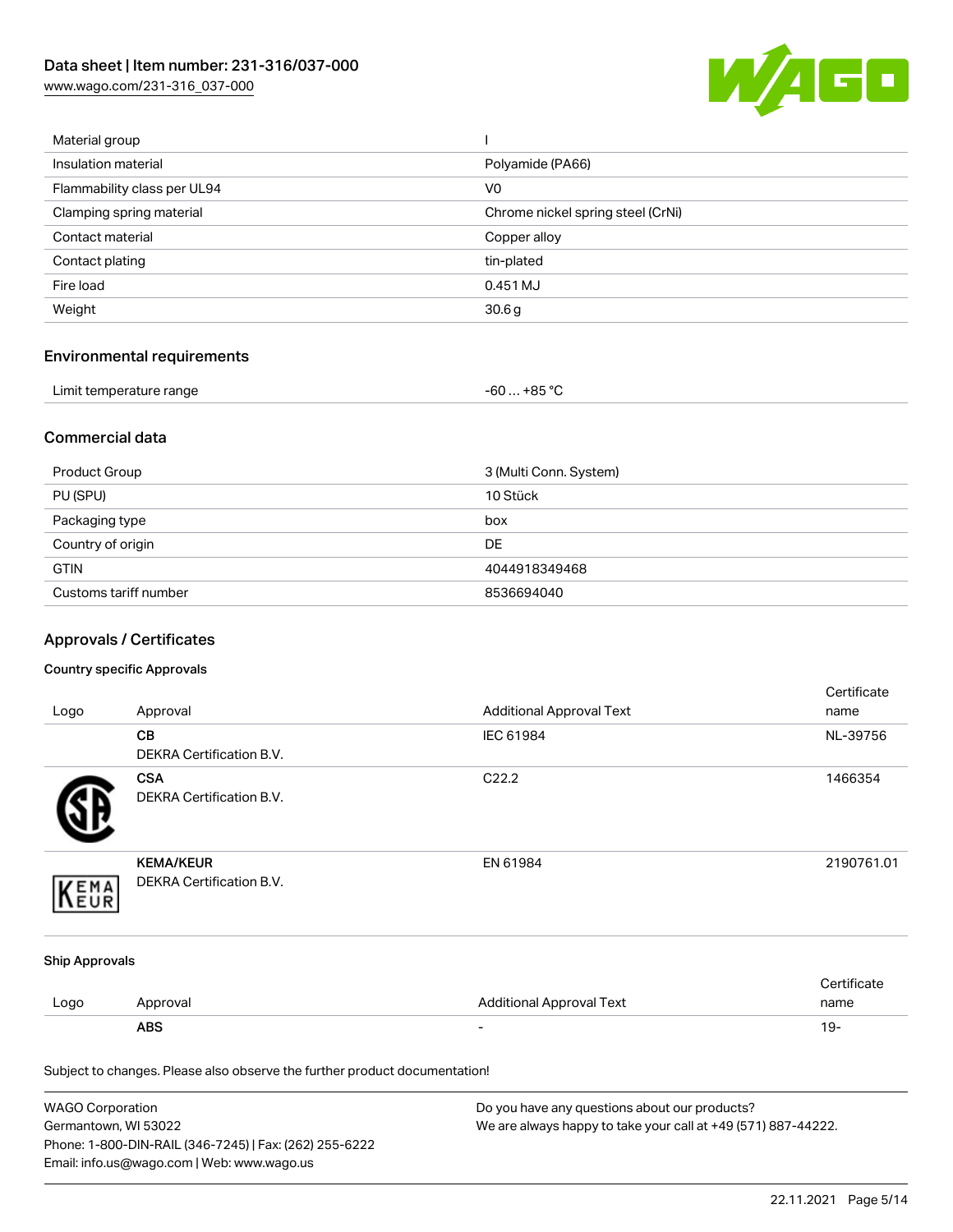

American Bureau of Shipping HG1869876-



PDA

| <b>UL-Approvals</b>        |                                                                                                                    |                                                                                           |                              |
|----------------------------|--------------------------------------------------------------------------------------------------------------------|-------------------------------------------------------------------------------------------|------------------------------|
| Logo                       | Approval                                                                                                           | <b>Additional Approval Text</b>                                                           | Certificate<br>name          |
|                            | UL<br>UL International Germany GmbH                                                                                | <b>UL 1977</b>                                                                            | E45171                       |
|                            | <b>UR</b><br>Underwriters Laboratories Inc.                                                                        | UL 1059                                                                                   | E45172                       |
| Counterpart                |                                                                                                                    |                                                                                           |                              |
|                            | Item no.231-646<br>Male connector; 16-pole; Pin spacing 5.08 mm; orange                                            |                                                                                           | www.wago.com/231-646         |
|                            | Item no.231-546/001-000<br>Male header; 16-pole; THT; 1.0 x 1.0 mm solder pin; angled; pin spacing 5.08 mm; orange |                                                                                           | www.wago.com/231-546/001-000 |
|                            | Item no.231-346/001-000                                                                                            | Male header; 16-pole; THT; 1.0 x 1.0 mm solder pin; straight; pin spacing 5.08 mm; orange |                              |
|                            | <b>Optional accessories</b>                                                                                        |                                                                                           |                              |
| Cover<br>Cover             |                                                                                                                    |                                                                                           |                              |
|                            | Item no.: 231-669<br>Lockout caps; for covering unused clamping units; orange                                      |                                                                                           | www.wago.com/231-669         |
| <b>Testing accessories</b> |                                                                                                                    |                                                                                           |                              |
| Testing accessories        |                                                                                                                    |                                                                                           |                              |
|                            | Item no.: 210-136<br>Test plug; 2 mm Ø; with 500 mm cable                                                          |                                                                                           | www.wago.com/210-136         |

WAGO Corporation Germantown, WI 53022 Phone: 1-800-DIN-RAIL (346-7245) | Fax: (262) 255-6222

Email: info.us@wago.com | Web: www.wago.us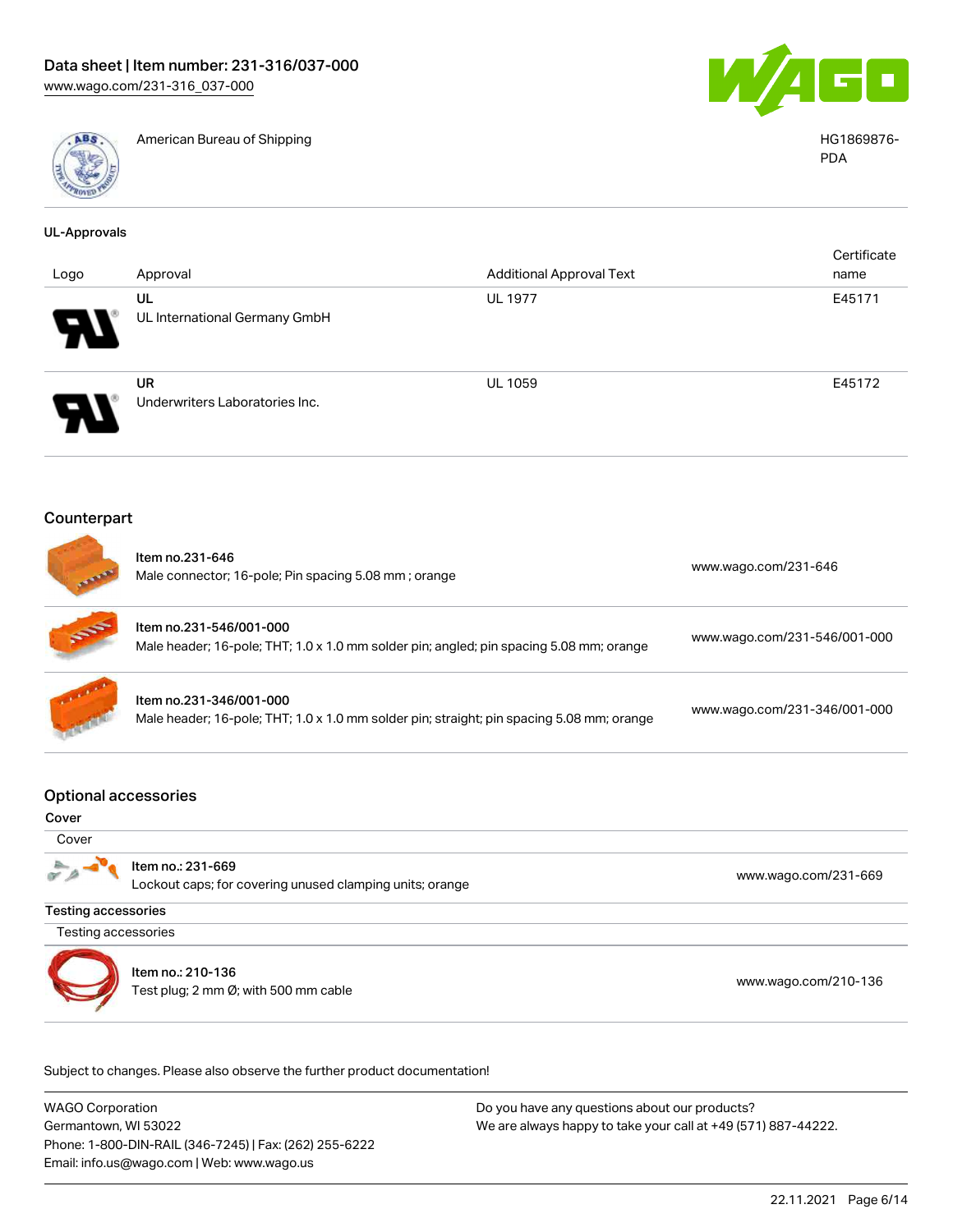

[www.wago.com/231-661](http://www.wago.com/231-661)

Item no.: 231-661

 $F = 1$ 

Email: info.us@wago.com | Web: www.wago.us

Test plugs for female connectors; for 5 mm and 5.08 mm pin spacing; 2,50 mm<sup>2</sup>; light gray

| <b>rerrules</b><br>Ferrule |                                                                                                                                                                                    |                      |
|----------------------------|------------------------------------------------------------------------------------------------------------------------------------------------------------------------------------|----------------------|
|                            | Item no.: 216-101<br>Ferrule; Sleeve for 0.5 mm <sup>2</sup> / AWG 22; uninsulated; electro-tin plated; silver-colored                                                             | www.wago.com/216-101 |
|                            | Item no.: 216-104                                                                                                                                                                  | www.wago.com/216-104 |
|                            | Ferrule; Sleeve for 1.5 mm <sup>2</sup> / AWG 16; uninsulated; electro-tin plated; silver-colored                                                                                  |                      |
|                            | Item no.: 216-106<br>Ferrule; Sleeve for 2.5 mm <sup>2</sup> / AWG 14; uninsulated; electro-tin plated; silver-colored                                                             | www.wago.com/216-106 |
|                            | Item no.: 216-102<br>Ferrule; Sleeve for 0.75 mm <sup>2</sup> / AWG 20; uninsulated; electro-tin plated; silver-colored                                                            | www.wago.com/216-102 |
|                            | Item no.: 216-103<br>Ferrule; Sleeve for 1 mm <sup>2</sup> / AWG 18; uninsulated; electro-tin plated                                                                               | www.wago.com/216-103 |
|                            | Item no.: 216-123<br>Ferrule; Sleeve for 1 mm <sup>2</sup> / AWG 18; uninsulated; electro-tin plated; silver-colored                                                               | www.wago.com/216-123 |
|                            | Item no.: 216-122<br>Ferrule; Sleeve for 0.75 mm <sup>2</sup> / AWG 20; uninsulated; electro-tin plated; silver-colored                                                            | www.wago.com/216-122 |
|                            | Item no.: 216-124<br>Ferrule; Sleeve for 1.5 mm <sup>2</sup> / AWG 16; uninsulated; electro-tin plated                                                                             | www.wago.com/216-124 |
|                            | Item no.: 216-142<br>Ferrule; Sleeve for 0.75 mm <sup>2</sup> / 18 AWG; uninsulated; electro-tin plated; electrolytic copper; gastight<br>crimped; acc. to DIN 46228, Part 1/08.92 | www.wago.com/216-142 |
|                            | Item no.: 216-132<br>Ferrule; Sleeve for 0.34 mm <sup>2</sup> / AWG 24; uninsulated; electro-tin plated                                                                            | www.wago.com/216-132 |
|                            | Item no.: 216-121<br>Ferrule; Sleeve for 0.5 mm <sup>2</sup> / AWG 22; uninsulated; electro-tin plated; silver-colored                                                             | www.wago.com/216-121 |
|                            | Item no.: 216-143<br>Ferrule; Sleeve for 1 mm <sup>2</sup> / AWG 18; uninsulated; electro-tin plated; electrolytic copper; gastight<br>crimped; acc. to DIN 46228, Part 1/08.92    | www.wago.com/216-143 |
|                            | Item no.: 216-131<br>Ferrule; Sleeve for 0.25 mm <sup>2</sup> / AWG 24; uninsulated; electro-tin plated; silver-colored                                                            | www.wago.com/216-131 |
|                            | Item no.: 216-141<br>Ferrule; Sleeve for 0.5 mm <sup>2</sup> / 20 AWG; uninsulated; electro-tin plated; electrolytic copper; gastight<br>crimped; acc. to DIN 46228, Part 1/08.92  | www.wago.com/216-141 |
|                            | Item no.: 216-152<br>Ferrule; Sleeve for 0.34 mm <sup>2</sup> / AWG 24; uninsulated; electro-tin plated                                                                            | www.wago.com/216-152 |
|                            | Item no.: 216-203<br>Ferrule; Sleeve for 1 mm <sup>2</sup> / AWG 18; insulated; electro-tin plated; red                                                                            | www.wago.com/216-203 |
|                            | Subject to changes. Please also observe the further product documentation!                                                                                                         |                      |
| <b>WAGO Corporation</b>    | Do you have any questions about our products?                                                                                                                                      |                      |
|                            | Germantown, WI 53022<br>We are always happy to take your call at +49 (571) 887-44222.<br>Phone: 1-800-DIN-RAIL (346-7245)   Fax: (262) 255-6222                                    |                      |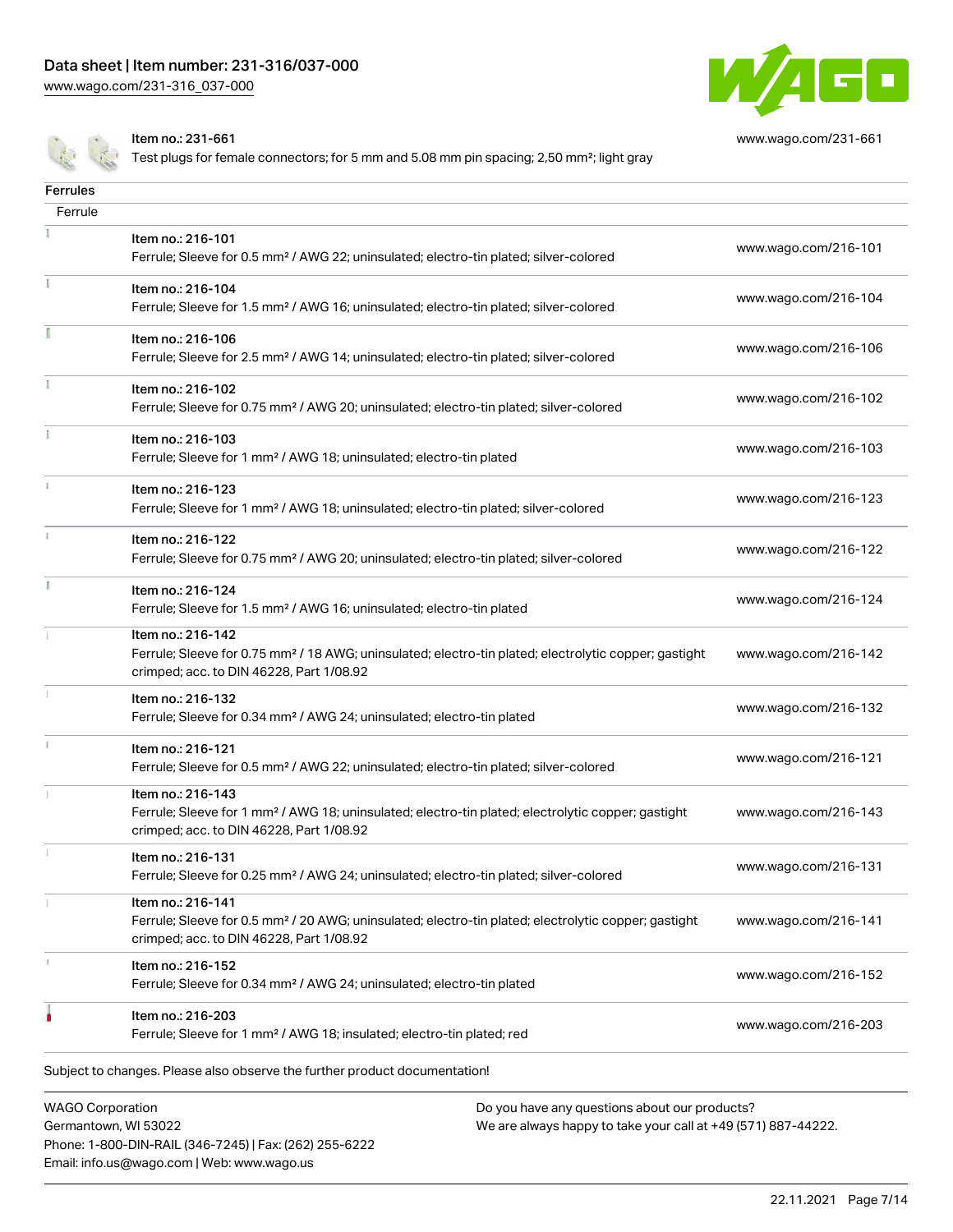## Data sheet | Item number: 231-316/037-000

Phone: 1-800-DIN-RAIL (346-7245) | Fax: (262) 255-6222

Email: info.us@wago.com | Web: www.wago.us

[www.wago.com/231-316\\_037-000](http://www.wago.com/231-316_037-000)



|                                                 | Item no.: 216-202<br>Ferrule; Sleeve for 0.75 mm <sup>2</sup> / 18 AWG; insulated; electro-tin plated; gray                                                                                             |                                                                                                                | www.wago.com/216-202 |
|-------------------------------------------------|---------------------------------------------------------------------------------------------------------------------------------------------------------------------------------------------------------|----------------------------------------------------------------------------------------------------------------|----------------------|
|                                                 | Item no.: 216-151<br>Ferrule; Sleeve for 0.25 mm <sup>2</sup> / AWG 24; uninsulated; electro-tin plated                                                                                                 |                                                                                                                | www.wago.com/216-151 |
| Ă                                               | Item no.: 216-204<br>Ferrule; Sleeve for 1.5 mm <sup>2</sup> / AWG 16; insulated; electro-tin plated; black                                                                                             |                                                                                                                | www.wago.com/216-204 |
|                                                 | Item no.: 216-144<br>Ferrule; Sleeve for 1.5 mm <sup>2</sup> / AWG 16; uninsulated; electro-tin plated; electrolytic copper; gastight<br>crimped; acc. to DIN 46228, Part 1/08.92; silver-colored       |                                                                                                                | www.wago.com/216-144 |
|                                                 | Item no.: 216-201<br>Ferrule; Sleeve for 0.5 mm <sup>2</sup> / 20 AWG; insulated; electro-tin plated; white                                                                                             |                                                                                                                | www.wago.com/216-201 |
|                                                 | Item no.: 216-223<br>Ferrule; Sleeve for 1 mm <sup>2</sup> / AWG 18; insulated; electro-tin plated; red                                                                                                 |                                                                                                                | www.wago.com/216-223 |
|                                                 | Item no.: 216-241<br>Ferrule; Sleeve for 0.5 mm <sup>2</sup> / 20 AWG; insulated; electro-tin plated; electrolytic copper; gastight<br>crimped; acc. to DIN 46228, Part 4/09.90; white                  |                                                                                                                | www.wago.com/216-241 |
|                                                 | Item no.: 216-242<br>Ferrule; Sleeve for 0.75 mm <sup>2</sup> / 18 AWG; insulated; electro-tin plated; electrolytic copper; gastight<br>crimped; acc. to DIN 46228, Part 4/09.90; gray                  |                                                                                                                | www.wago.com/216-242 |
|                                                 | Item no.: 216-222<br>Ferrule; Sleeve for 0.75 mm <sup>2</sup> / 18 AWG; insulated; electro-tin plated; gray                                                                                             |                                                                                                                | www.wago.com/216-222 |
|                                                 | Item no.: 216-221<br>Ferrule; Sleeve for 0.5 mm <sup>2</sup> / 20 AWG; insulated; electro-tin plated; white                                                                                             |                                                                                                                | www.wago.com/216-221 |
|                                                 | Item no.: 216-224<br>Ferrule; Sleeve for 1.5 mm <sup>2</sup> / AWG 16; insulated; electro-tin plated; black                                                                                             |                                                                                                                | www.wago.com/216-224 |
|                                                 | Item no.: 216-243<br>Ferrule; Sleeve for 1 mm <sup>2</sup> / AWG 18; insulated; electro-tin plated; electrolytic copper; gastight crimped; www.wago.com/216-243<br>acc. to DIN 46228, Part 4/09.90; red |                                                                                                                |                      |
|                                                 | Item no.: 216-244<br>Ferrule; Sleeve for 1.5 mm <sup>2</sup> / AWG 16; insulated; electro-tin plated; electrolytic copper; gastight<br>crimped; acc. to DIN 46228, Part 4/09.90; black                  |                                                                                                                | www.wago.com/216-244 |
| ٠                                               | Item no.: 216-263<br>Ferrule; Sleeve for 1 mm <sup>2</sup> / AWG 18; insulated; electro-tin plated; electrolytic copper; gastight crimped; www.wago.com/216-263<br>acc. to DIN 46228, Part 4/09.90; red |                                                                                                                |                      |
| Â                                               | Item no.: 216-264<br>Ferrule; Sleeve for 1.5 mm <sup>2</sup> / AWG 16; insulated; electro-tin plated; electrolytic copper; gastight<br>crimped; acc. to DIN 46228, Part 4/09.90; black                  |                                                                                                                | www.wago.com/216-264 |
| Â                                               | Item no.: 216-284<br>Ferrule; Sleeve for 1.5 mm <sup>2</sup> / AWG 16; insulated; electro-tin plated; electrolytic copper; gastight<br>crimped; acc. to DIN 46228, Part 4/09.90; black                  |                                                                                                                | www.wago.com/216-284 |
|                                                 | Item no.: 216-262<br>Ferrule; Sleeve for 0.75 mm <sup>2</sup> / 18 AWG; insulated; electro-tin plated; electrolytic copper; gastight<br>crimped; acc. to DIN 46228, Part 4/09.90; gray                  |                                                                                                                | www.wago.com/216-262 |
|                                                 | Subject to changes. Please also observe the further product documentation!                                                                                                                              |                                                                                                                |                      |
| <b>WAGO Corporation</b><br>Germantown, WI 53022 |                                                                                                                                                                                                         | Do you have any questions about our products?<br>We are always happy to take your call at +49 (571) 887-44222. |                      |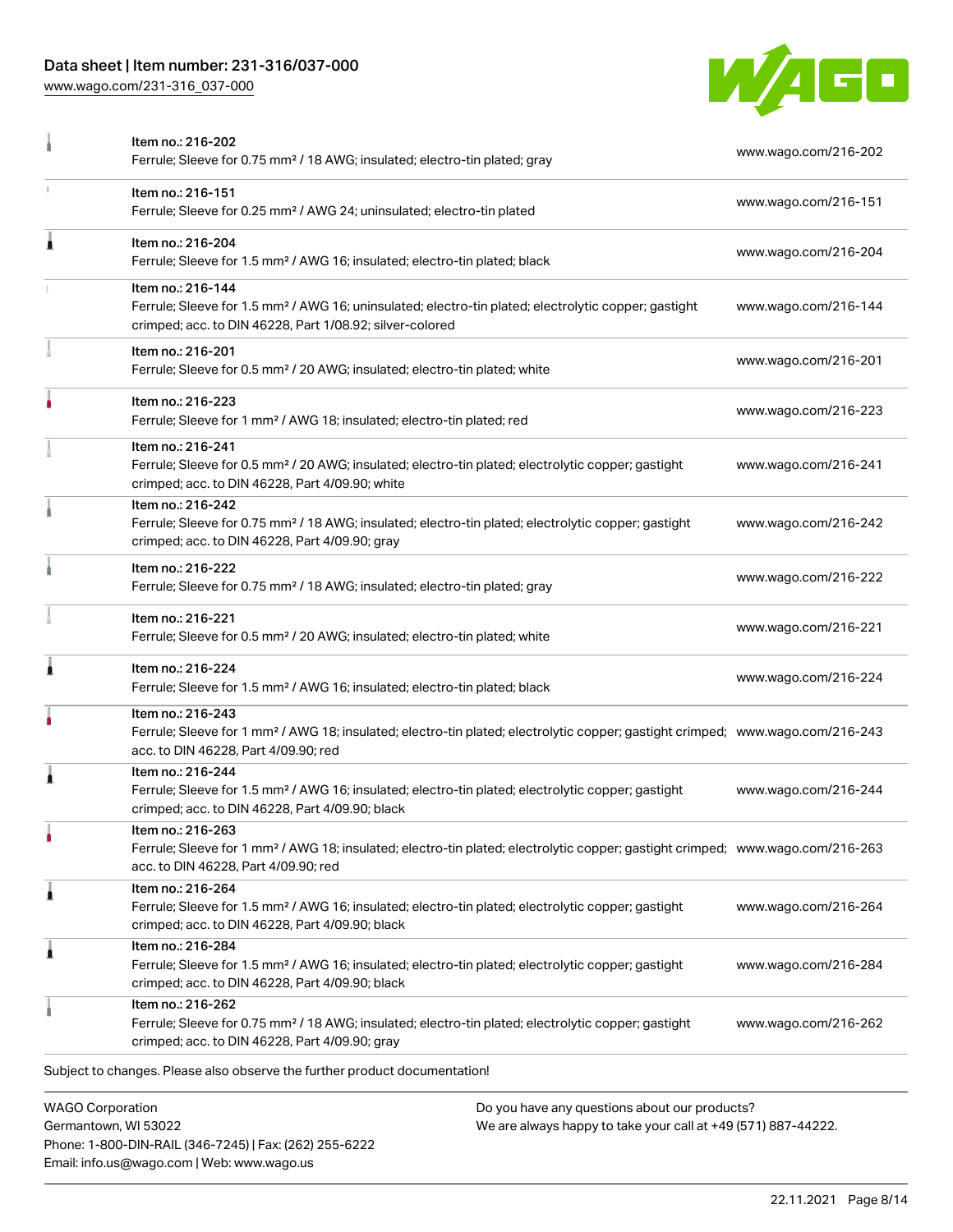#### Data sheet | Item number: 231-316/037-000

[www.wago.com/231-316\\_037-000](http://www.wago.com/231-316_037-000)



|                     | Item no.: 216-301<br>Ferrule; Sleeve for 0.25 mm <sup>2</sup> / AWG 24; insulated; electro-tin plated; yellow                                                                                   | www.wago.com/216-301             |
|---------------------|-------------------------------------------------------------------------------------------------------------------------------------------------------------------------------------------------|----------------------------------|
|                     | Item no.: 216-321<br>Ferrule; Sleeve for 0.25 mm <sup>2</sup> / AWG 24; insulated; electro-tin plated; yellow                                                                                   | www.wago.com/216-321             |
|                     | Item no.: 216-322<br>Ferrule; Sleeve for 0.34 mm <sup>2</sup> / 22 AWG; insulated; electro-tin plated; green                                                                                    | www.wago.com/216-322             |
|                     | Item no.: 216-302<br>Ferrule; Sleeve for 0.34 mm <sup>2</sup> / 22 AWG; insulated; electro-tin plated; light turquoise                                                                          | www.wago.com/216-302             |
| Jumpers             |                                                                                                                                                                                                 |                                  |
| Jumper              |                                                                                                                                                                                                 |                                  |
|                     | Item no.: 231-905<br>Jumper; for conductor entry; 5-way; insulated; gray                                                                                                                        | www.wago.com/231-905             |
|                     | Item no.: 231-903<br>Jumper; for conductor entry; 3-way; insulated; gray                                                                                                                        | www.wago.com/231-903             |
|                     | Item no.: 231-907<br>Jumper; for conductor entry; 7-way; insulated; gray                                                                                                                        | www.wago.com/231-907             |
|                     | Item no.: 231-910<br>Jumper; for conductor entry; 10-way; insulated; gray                                                                                                                       | www.wago.com/231-910             |
|                     | Item no.: 231-902<br>Jumper; for conductor entry; 2-way; insulated; gray                                                                                                                        | www.wago.com/231-902             |
| Marking accessories |                                                                                                                                                                                                 |                                  |
| Marking strip       |                                                                                                                                                                                                 |                                  |
|                     | Item no.: 210-331/508-103<br>Marking strips; as a DIN A4 sheet; MARKED; 1-12 (200x); Height of marker strip: 2.3 mm/0.091 in; Strip<br>length 182 mm; Horizontal marking; Self-adhesive; white  | www.wago.com/210-331<br>/508-103 |
|                     | Item no.: 210-331/508-104<br>Marking strips; as a DIN A4 sheet; MARKED; 13-24 (200x); Height of marker strip: 2.3 mm/0.091 in; Strip<br>length 182 mm; Horizontal marking; Self-adhesive; white | www.wago.com/210-331<br>/508-104 |
|                     | Item no.: 210-332/508-202<br>Marking strips; as a DIN A4 sheet; MARKED; 1-16 (160x); Height of marker strip: 3 mm; Strip length 182<br>mm; Horizontal marking; Self-adhesive; white             | www.wago.com/210-332<br>/508-202 |
|                     | Item no.: 210-332/508-204<br>Marking strips; as a DIN A4 sheet; MARKED; 17-32 (160x); Height of marker strip: 3 mm; Strip length<br>182 mm; Horizontal marking; Self-adhesive; white            | www.wago.com/210-332<br>/508-204 |
|                     | Item no.: 210-332/508-206<br>Marking strips; as a DIN A4 sheet; MARKED; 33-48 (160x); Height of marker strip: 3 mm; Strip length<br>182 mm; Horizontal marking; Self-adhesive; white            | www.wago.com/210-332<br>/508-206 |
|                     | Item no.: 210-332/508-205                                                                                                                                                                       |                                  |

Subject to changes. Please also observe the further product documentation!

WAGO Corporation Germantown, WI 53022 Phone: 1-800-DIN-RAIL (346-7245) | Fax: (262) 255-6222 Email: info.us@wago.com | Web: www.wago.us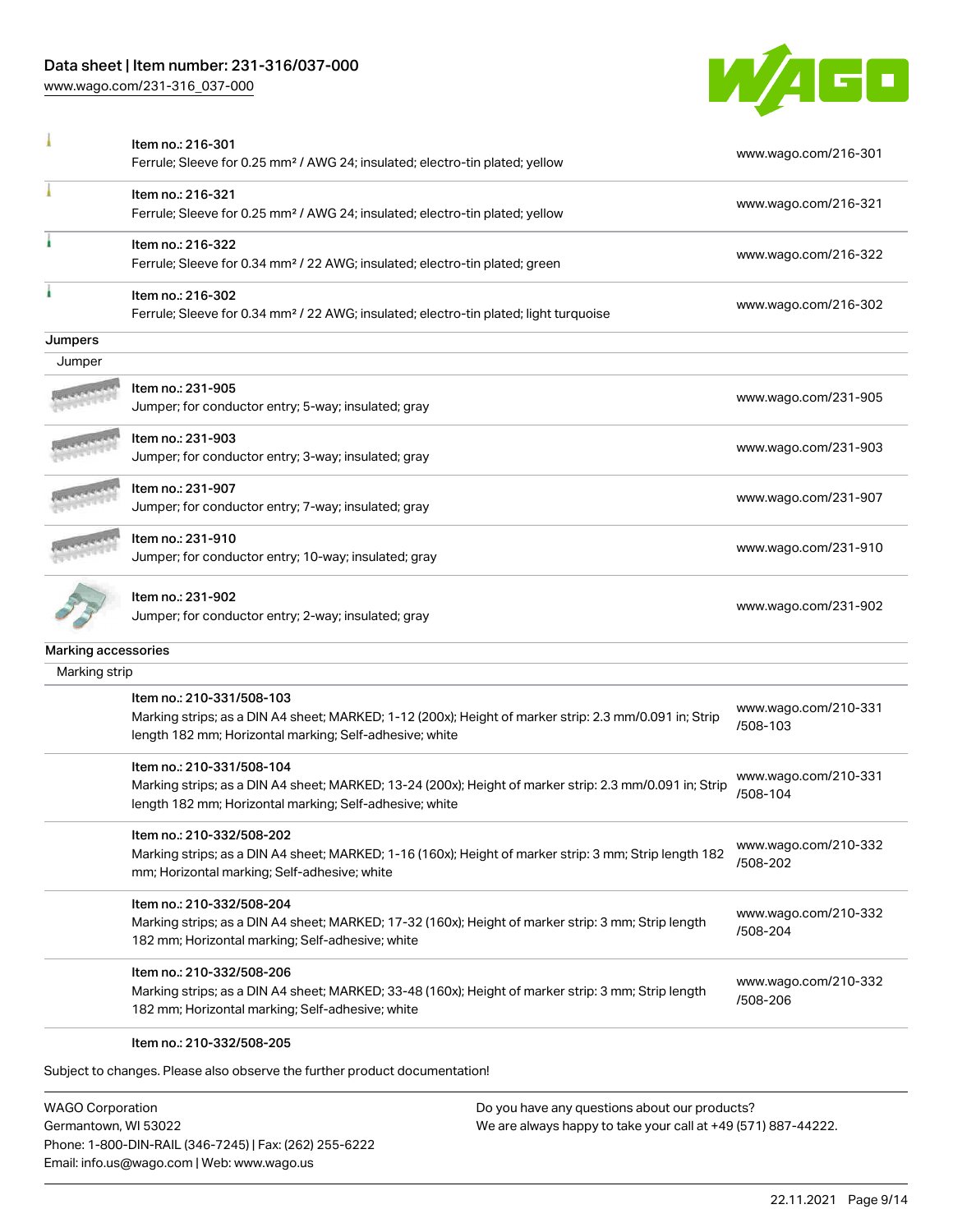Phone: 1-800-DIN-RAIL (346-7245) | Fax: (262) 255-6222

Email: info.us@wago.com | Web: www.wago.us



Marking strips; as a DIN A4 sheet; MARKED; 1-32 (80x); Height of marker strip: 3 mm; Strip length 182 mm; Horizontal marking; Self-adhesive; white [www.wago.com/210-332](http://www.wago.com/210-332/508-205) [/508-205](http://www.wago.com/210-332/508-205)

| Insulations stops                               |                                                                                                                 |                                                                                                                |
|-------------------------------------------------|-----------------------------------------------------------------------------------------------------------------|----------------------------------------------------------------------------------------------------------------|
| Insulation stop                                 |                                                                                                                 |                                                                                                                |
|                                                 | Item no.: 231-672<br>Insulation stop; 0.75 - 1 mm <sup>2</sup> ; dark gray                                      | www.wago.com/231-672                                                                                           |
|                                                 | Item no.: 231-670<br>Insulation stop; 0.08-0.2 mm <sup>2</sup> / 0.2 mm <sup>2</sup> "s"; white                 | www.wago.com/231-670                                                                                           |
|                                                 | Item no.: 231-671<br>Insulation stop; 0.25 - 0.5 mm <sup>2</sup> ; light gray                                   | www.wago.com/231-671                                                                                           |
| Strain relief                                   |                                                                                                                 |                                                                                                                |
| Strain relief housing                           |                                                                                                                 |                                                                                                                |
|                                                 | Item no.: 232-646<br>Strain relief housing; orange                                                              | www.wago.com/232-646                                                                                           |
| <b>Tools</b>                                    |                                                                                                                 |                                                                                                                |
| Operating tool                                  |                                                                                                                 |                                                                                                                |
|                                                 | Item no.: 209-130<br>Operating tool; suitable for 264, 280 and 281 Series; 1-way; of insulating material; white | www.wago.com/209-130                                                                                           |
|                                                 | Item no.: 209-132<br>Operating tool; for connecting comb-style jumper bar; 2-way; of insulating material        | www.wago.com/209-132                                                                                           |
|                                                 | Item no.: 231-159<br>Operating tool; natural                                                                    | www.wago.com/231-159                                                                                           |
|                                                 | Item no.: 231-231<br>Combination operating tool; red                                                            | www.wago.com/231-231                                                                                           |
|                                                 | Item no.: 231-131<br>Operating tool; made of insulating material; 1-way; loose; white                           | www.wago.com/231-131                                                                                           |
|                                                 | Item no.: 231-291<br>Operating tool; made of insulating material; 1-way; loose; red                             | www.wago.com/231-291                                                                                           |
|                                                 | Item no.: 280-432<br>Operating tool; made of insulating material; 2-way; white                                  | www.wago.com/280-432                                                                                           |
|                                                 | Item no.: 280-434<br>Operating tool; made of insulating material; 4-way                                         | www.wago.com/280-434                                                                                           |
|                                                 | Subject to changes. Please also observe the further product documentation!                                      |                                                                                                                |
| <b>WAGO Corporation</b><br>Germantown, WI 53022 |                                                                                                                 | Do you have any questions about our products?<br>We are always happy to take your call at +49 (571) 887-44222. |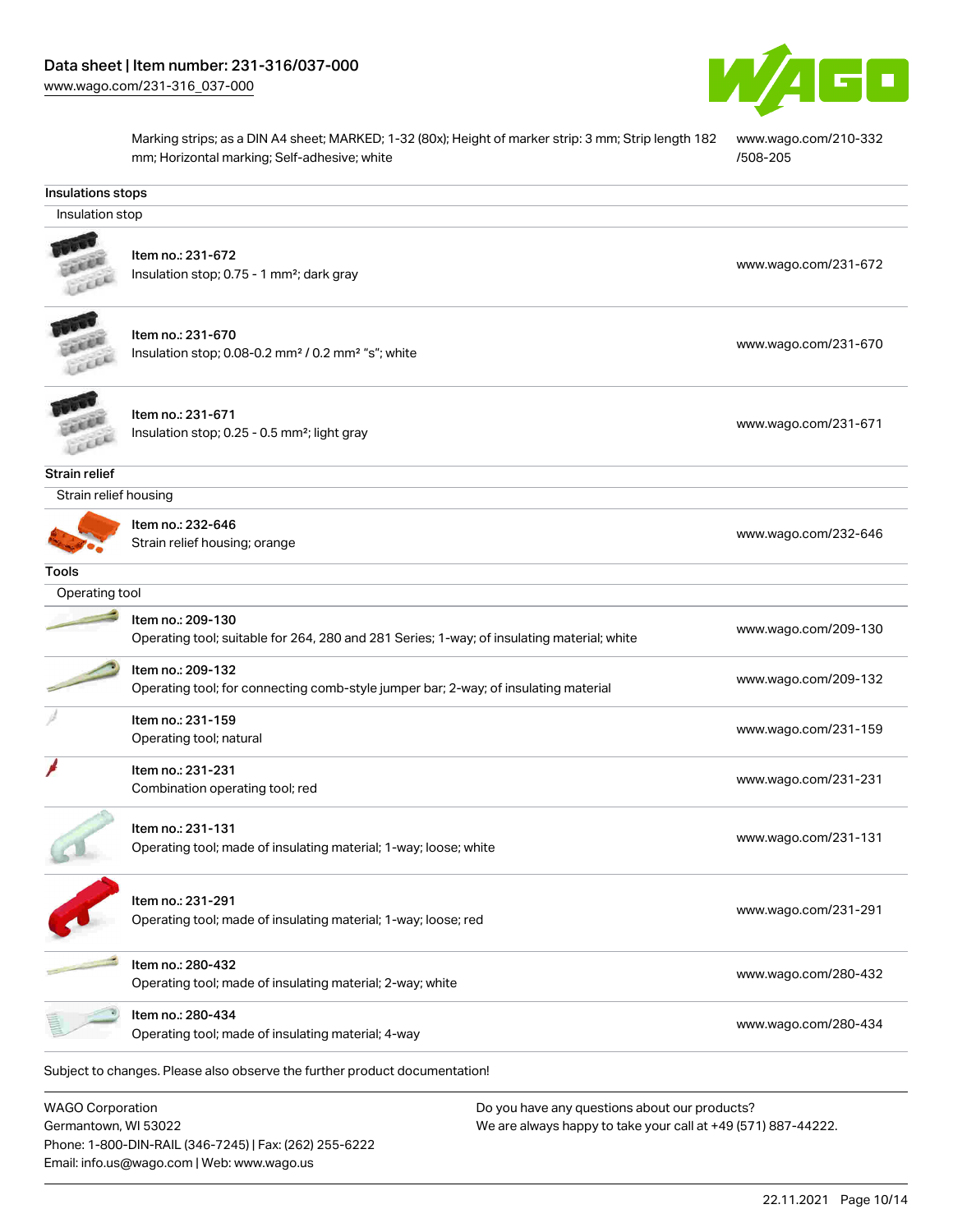# Data sheet | Item number: 231-316/037-000

Phone: 1-800-DIN-RAIL (346-7245) | Fax: (262) 255-6222

Email: info.us@wago.com | Web: www.wago.us

[www.wago.com/231-316\\_037-000](http://www.wago.com/231-316_037-000)



|                                                         | Item no.: 280-437<br>Operating tool; made of insulating material; 7-way       |                                                                                                                |               | www.wago.com/280-437 |
|---------------------------------------------------------|-------------------------------------------------------------------------------|----------------------------------------------------------------------------------------------------------------|---------------|----------------------|
|                                                         | Item no.: 280-440<br>Operating tool; made of insulating material; 10-way      |                                                                                                                |               | www.wago.com/280-440 |
|                                                         | Item no.: 280-435<br>Operating tool; made of insulating material; 5-way; gray |                                                                                                                |               | www.wago.com/280-435 |
|                                                         | Item no.: 280-436<br>Operating tool; made of insulating material; 6-way       |                                                                                                                |               | www.wago.com/280-436 |
|                                                         | Item no.: 280-438<br>Operating tool; made of insulating material; 8-way       |                                                                                                                |               | www.wago.com/280-438 |
|                                                         | Item no.: 280-433<br>Operating tool; made of insulating material; 3-way       |                                                                                                                |               | www.wago.com/280-433 |
| <b>Downloads</b><br>Documentation                       |                                                                               |                                                                                                                |               |                      |
| <b>Additional Information</b><br>Technical explanations |                                                                               | 2019 Apr 3                                                                                                     | pdf<br>2.0 MB | Download             |
| <b>CAD files</b>                                        |                                                                               |                                                                                                                |               |                      |
| <b>CAE</b> data                                         |                                                                               |                                                                                                                |               |                      |
|                                                         | EPLAN Data Portal 231-316/037-000                                             |                                                                                                                | URL           | Download             |
|                                                         | ZUKEN Portal 231-316/037-000                                                  |                                                                                                                | URL           | Download             |
|                                                         | EPLAN Data Portal 231-316/037-000                                             |                                                                                                                | URL           | Download             |
| CAD data                                                |                                                                               |                                                                                                                |               |                      |
|                                                         | 2D/3D Models 231-316/037-000                                                  |                                                                                                                | <b>URL</b>    | Download             |
|                                                         | <b>Environmental Product Compliance</b>                                       |                                                                                                                |               |                      |
| <b>Compliance Search</b>                                |                                                                               |                                                                                                                |               |                      |
|                                                         | Environmental Product Compliance 231-316/037-000                              |                                                                                                                | URL           | Download             |
|                                                         | Subject to changes. Please also observe the further product documentation!    |                                                                                                                |               |                      |
| <b>WAGO Corporation</b><br>Germantown, WI 53022         |                                                                               | Do you have any questions about our products?<br>We are always happy to take your call at +49 (571) 887-44222. |               |                      |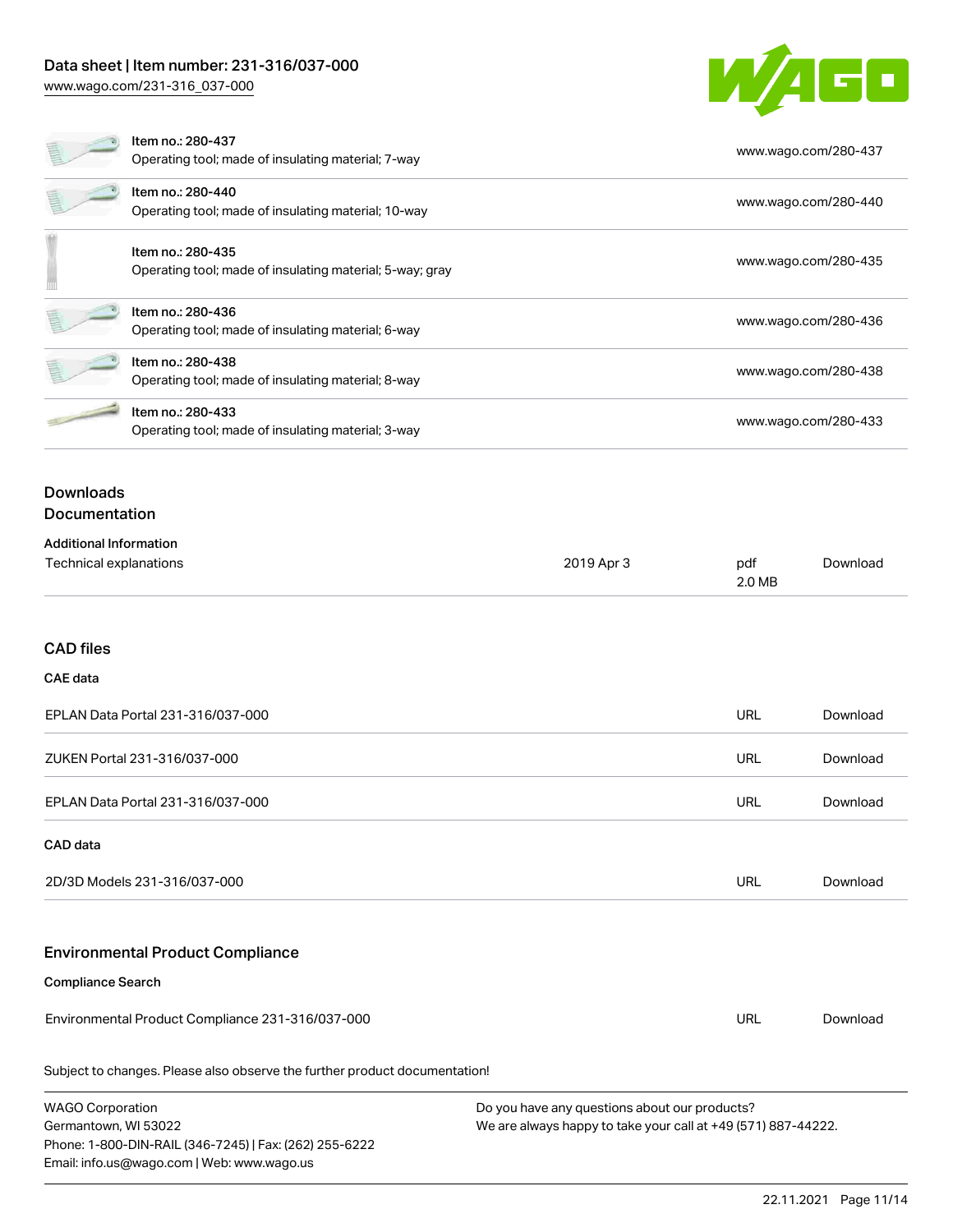

1-conductor female connector; CAGE CLAMP®; 2.5 mm²; Pin spacing 5.08 mm; 16 pole; Lateral locking levers; 2,50 mm²; orange

#### Installation Notes



Inserting a conductor via 3.5 mm screwdriver – CAGE CLAMP® actuation parallel to conductor entry.



Inserting a conductor via 3.5 mm screwdriver – CAGE CLAMP® actuation perpendicular to conductor entry.



Inserting a conductor into CAGE CLAMP® unit via operating lever (231-291).



Inserting a conductor via operating tool.

Subject to changes. Please also observe the further product documentation!

WAGO Corporation Germantown, WI 53022 Phone: 1-800-DIN-RAIL (346-7245) | Fax: (262) 255-6222 Email: info.us@wago.com | Web: www.wago.us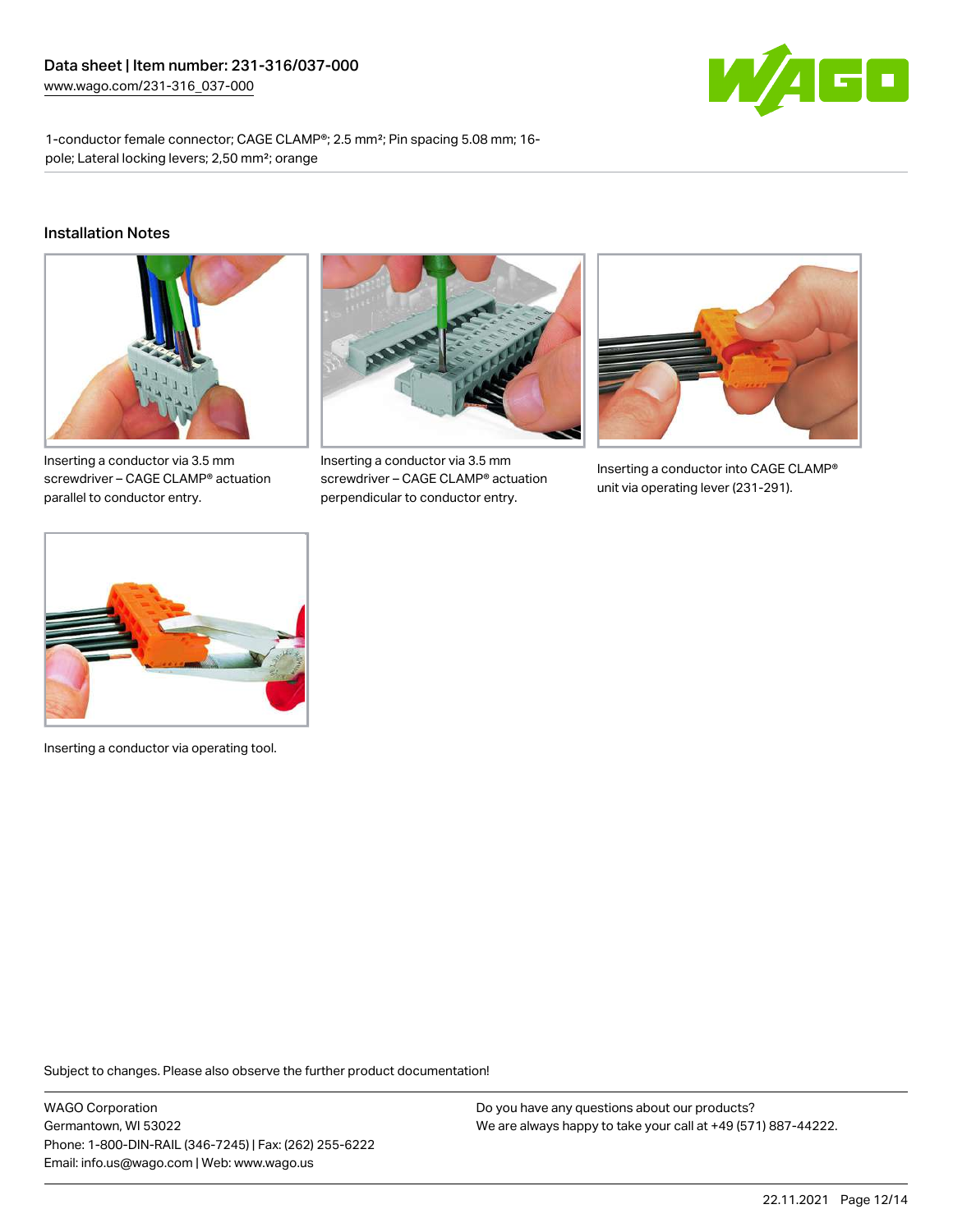



Coding a female connector by removing coding finger(s).



Testing – female connector with CAGE CLAMP®

Integrated test ports for testing perpendicular to conductor entry via 2 or 2.3 mm Ø test plug

#### Installation



Male connector with strain relief plate



Strain relief housing shown with a male connector equipped with CAGE CLAMP®

Subject to changes. Please also observe the further product documentation!

WAGO Corporation Germantown, WI 53022 Phone: 1-800-DIN-RAIL (346-7245) | Fax: (262) 255-6222 Email: info.us@wago.com | Web: www.wago.us